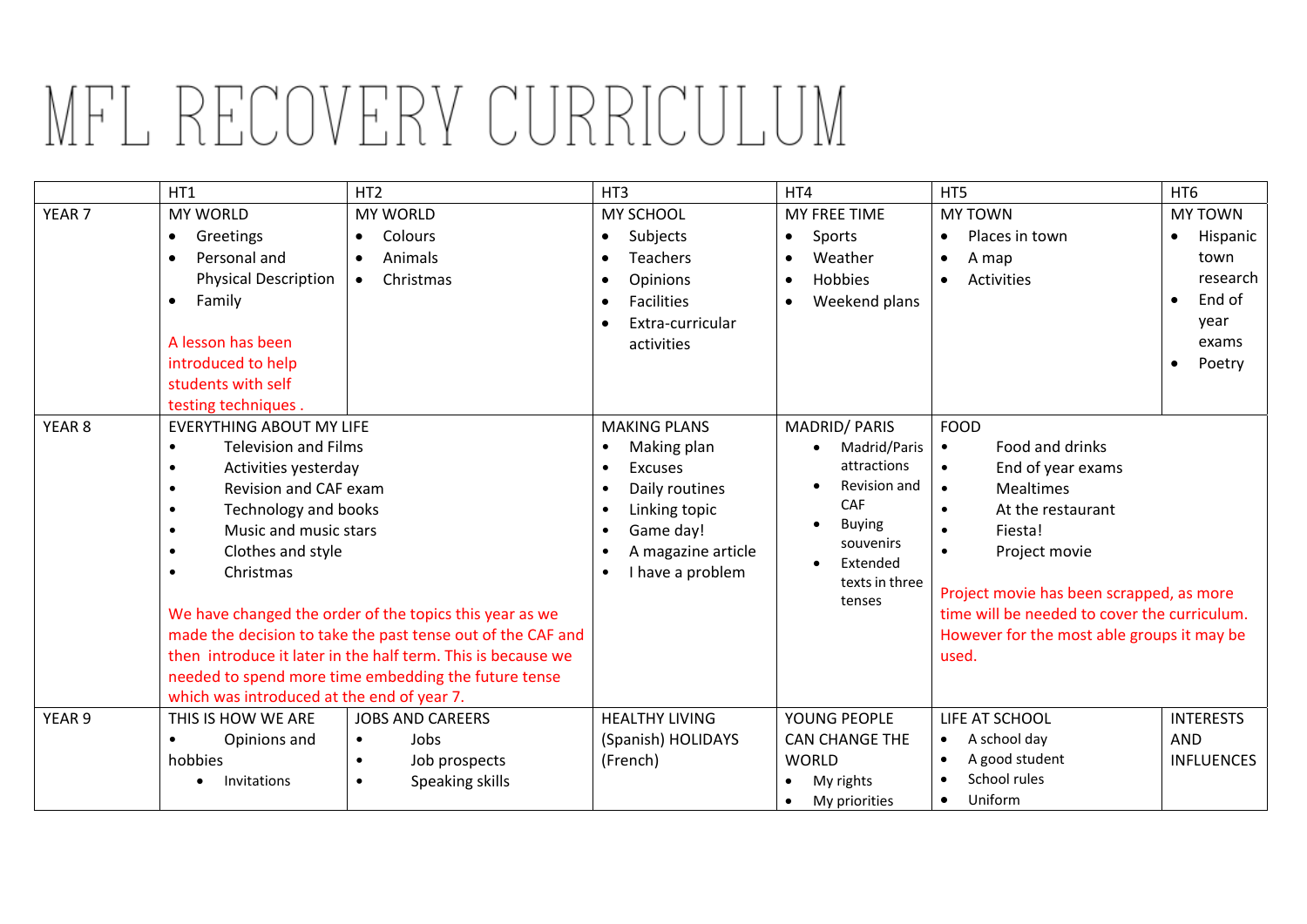|                | Celebrities<br>$\bullet$<br>Concerts<br>Music<br>Biographies<br>This topic has been<br>extended slightly to<br>allow teachers time to<br>revisit and embed the<br>past and future tenses. | The future<br>$\bullet$<br>Typical day<br>$\bullet$<br>Famous people<br>$\bullet$<br>Christmas adverts<br>$\bullet$                                | Healthy vs<br>$\bullet$<br>Unhealthy<br>Active lifestyle<br>$\bullet$<br>Daily routine<br>$\bullet$<br>Adventures<br>$\bullet$<br>Past experiences<br>$\bullet$<br><b>Tourist attraction</b><br>$\bullet$     | Fairtrade<br>Happiness<br>$\bullet$<br>Against injustice<br>$\bullet$<br>Against injustice<br>- project                                               |                                                                                                                                                                                                                                                                                                                                                                                                                                                                                                          | $\bullet$ My<br>hobbies<br>$\bullet$ Last<br>weekend<br>•An<br>interview                                                                                                                    |
|----------------|-------------------------------------------------------------------------------------------------------------------------------------------------------------------------------------------|----------------------------------------------------------------------------------------------------------------------------------------------------|---------------------------------------------------------------------------------------------------------------------------------------------------------------------------------------------------------------|-------------------------------------------------------------------------------------------------------------------------------------------------------|----------------------------------------------------------------------------------------------------------------------------------------------------------------------------------------------------------------------------------------------------------------------------------------------------------------------------------------------------------------------------------------------------------------------------------------------------------------------------------------------------------|---------------------------------------------------------------------------------------------------------------------------------------------------------------------------------------------|
| <b>YEAR 10</b> | <b>FAMILY AND FRIENDS</b><br>Describing my<br>$\bullet$<br>family<br>Describing my<br>friends<br>Family<br>$\bullet$<br>relationships                                                     | HOME AND TOWN<br>At home<br>$\bullet$<br>Revision and CAF<br>$\bullet$<br>House location<br>Amenities<br>My town                                   | <b>FOOD AND HEALTHY</b><br><b>LIVING</b><br>Sport<br>$\bullet$<br>Diet and eating<br>$\bullet$<br>out<br>I will practice<br>$\bullet$<br>Extreme sports<br>$\bullet$<br>Food around the<br>$\bullet$<br>world | <b>WELLBEING AND</b><br><b>LEARNING AT</b><br><b>SCHOOL</b><br>Food and<br>$\bullet$<br>drinks<br>Eating out<br>$\bullet$<br>Food around<br>the world | <b>CUSTOMS AND FESTIVALS</b><br>Let's party<br>$\bullet$<br>Party with us<br>$\bullet$<br>Changes in traditions<br>$\bullet$<br>Talking about festivals<br>$\bullet$<br>Festivals around the<br>$\bullet$<br>world<br>Family celebrations<br>$\bullet$<br>This topic has been moved to<br>after holidays in year 11 as it<br>was too much of a rush to fit it<br>in and as it is quite a tough<br>topic, it did not make sense to<br>start year 11 with this topic as<br>it could be quite demotivating. | <b>FUTURE</b><br><b>PLANS</b><br>Future<br>$\bullet$<br>options<br>Study or<br>$\bullet$<br>work<br>Revision<br>$\bullet$<br>and<br><b>MOCK</b><br>$\bullet$<br>Uni - is<br>it worth<br>it? |
| YEAR 11        | <b>HOLIDAY</b><br>•Let's go on holiday<br>•Last holiday<br>•Travel experiences<br>•Discovering France/<br>Spain                                                                           | LIFE PLANS ENVIRONMENT<br>•Love and relationships<br>•Life plans + relations<br>. Recycling and Reusing<br>• Environmental problems<br>•MOCK exams | <b>GLOBAL ISSUES</b><br>SOCIAL ISSUES<br>Volunteering<br>$\bullet$<br>Charity work<br>$\bullet$<br>Mock feedback<br>$\bullet$<br>Volunteering<br>$\bullet$<br>Charity work<br>$\bullet$                       | <b>REVISION</b>                                                                                                                                       |                                                                                                                                                                                                                                                                                                                                                                                                                                                                                                          |                                                                                                                                                                                             |